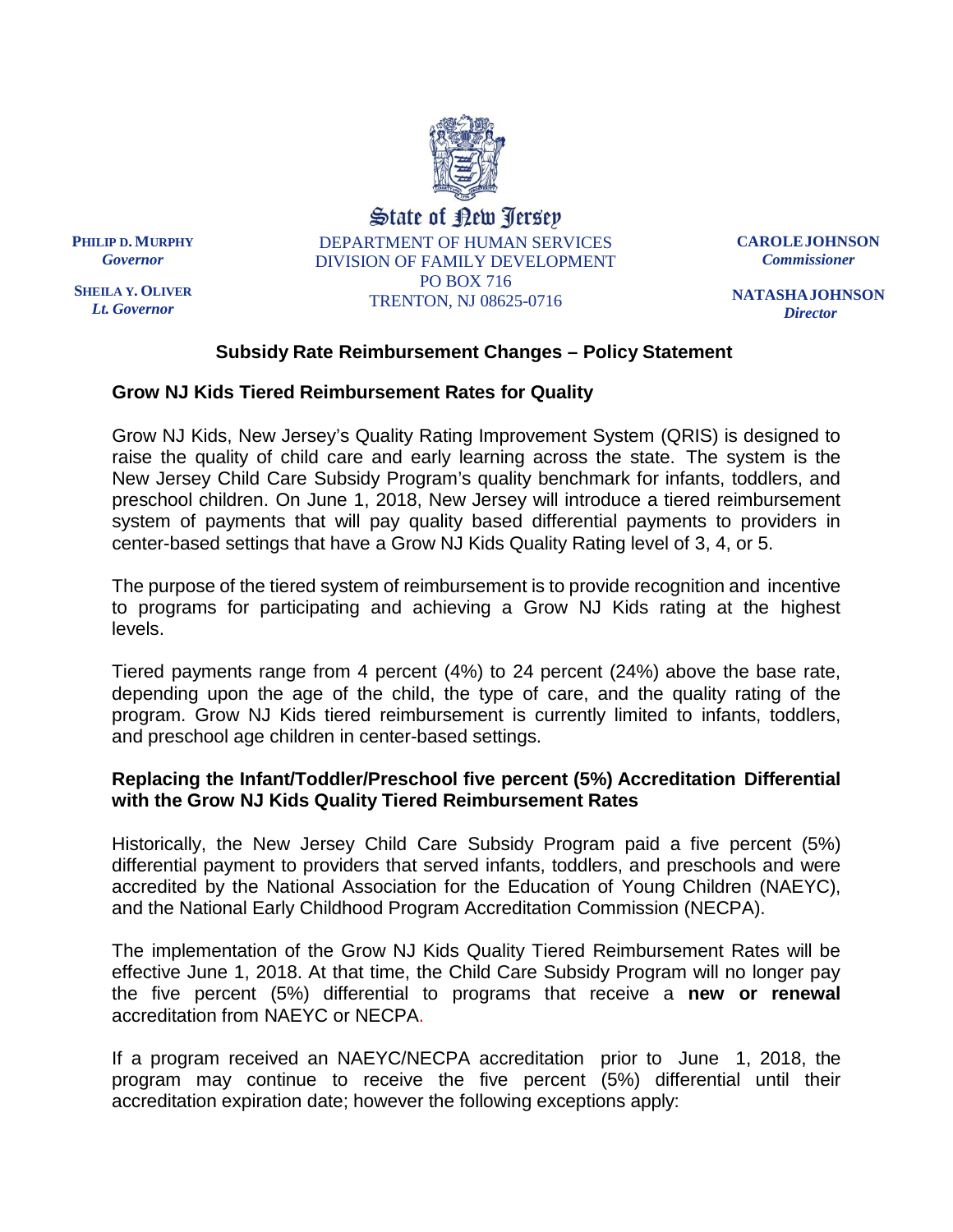- If a NAEYC or NECPA accredited program that participates in Grow NJ Kids achieves a rating of 3, 4 or 5 stars, the program will no longer receive the five percent (5%) differential. Instead, the program will receive the appropriate tiered reimbursement rate amount.
- NAEYC or NECPA accredited programs cannot receive both the five percent (5%) payment differential for accreditation and the tiered payment differential associated with a Grow NJ Kids Rating Level.
- Once programs receive the Grow NJ Kids tiered payment differential for quality, they will no longer qualify for the five percent (5%) accreditation differential.

### **Other Types of Accreditation that are Eligible for the five percent (5%) Accreditation Differential**

School-age providers and Family Child Care providers are not eligible for the Grow NJ Kids Tiered Reimbursement Rate. However, the Department of Human Services and Division of Family Development (DHS/DFD) will continue to reimburse school age and family child care providers that deliver high quality child care in New Jersey at a higher rate.

Center-based providers that are accredited by the National School Age Child Care Coalition (SACC) or the American Camp Association (ACA) will continue to receive the five percent (5%) differential payment for school age children served for both new and renewal accreditations.

In addition, Family Child Care (FCC) providers accredited by the National Association for Family Child Care (NAFCC) will continue to receive the five percent (5%) differential payment for new and renewal accreditations.

Department of Human Services Division of Family **Development** Office of Policy and Standards Development